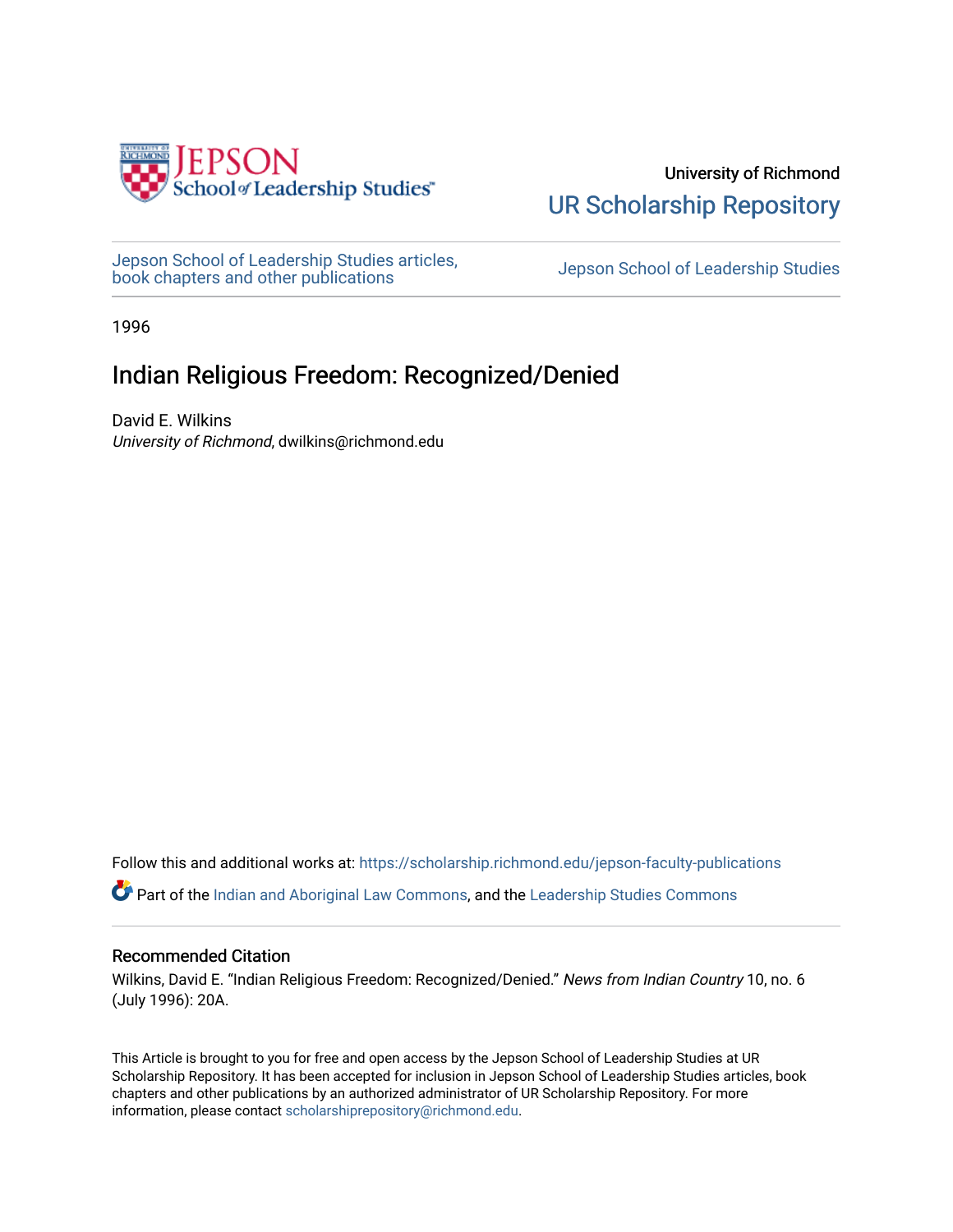# Indian religious freedom: Recognized/Denied

Wilkens, David . News from Indian Country ; Hayward, Wis. [Hayward, Wis]31 July 1996: 20A.

# ABSTRACT

[Clinton]'s sacred site executive order applies to all "federal lands" and to all "recognized" Indian tribes. A "sacred site" is defined as "any specific, discrete, narrowly delineated location of Federal land that is identified by an Indian tribe, or Indian individual... as sacred by virtue of its established religious significance to, or ceremonial use by, an Indian religion; provided that the tribe or appropriately authoritative representative of an Indian religion has informed the agency of the existence of such a site."

The issue that seemed most troublesome from [William Downes]' legal perspective, besides the alleged Establishment clause violation, was that the Park Service had also announced that if the "voluntary closure" was unsuccessful, they would look at additional actions, one of which included converting the "voluntary" June closure of the site to climbers to a "mandatory" shut down. Downes claimed that this threat " `coerces' the support of some American Indians' religious practices."

In closing, Downes did declare, however, that the National Park Service's "voluntary program," where climbers were encouraged to show respect for Indian religious traditions, was both "laudable and constitutionally permissible." The unforced closure plan was deemed a "permissible accommodation of American Indian religious practices in light of the government's legitimate interest in protecting the preserving for American Indians their inherent right to exercise the traditional religions, including their access and use of sacred sites."

## FULL TEXT

Indian religious freedom: Recognized/Denied.

The United States' ambivalent relationship toward the religious rights of indigenous peoples was again exemplified by two recent events. First, President Clinton rightly recognized the religious rights of Indians when, on May 24, 1996, he issued an executive order to promote accommodation of access to sites considered holy by Indian religious practitioners, and which provides additional security for the physical integrity of these sacred sites.

Unfortunately, just two and a half weeks later, a federal district court decision undermined these same religious rights when it ruled, on June 8, 1996, that the National Park Service could not "voluntarily" ban rock climbers during the month of June to accommodate the religious rights of several tribes who hold ceremonies at Devils Tower, Wyoming, a sacred site to the Indians, and a national monument.

A quick review of these two events and their historical context will reveal the inappropriateness of the federal court's ruling in the larger religious/cultural context of federal Indian policy. Clinton was not acting hastily in the issuance of this order. In fact, he was exercising authority derived from several constitutional provisions, including that which requires the president to "take care that the laws be faithfully executed," the commander-in-chief clause, the express powers vested in him by congressional statutes and, in his own words, "in furtherance of Federal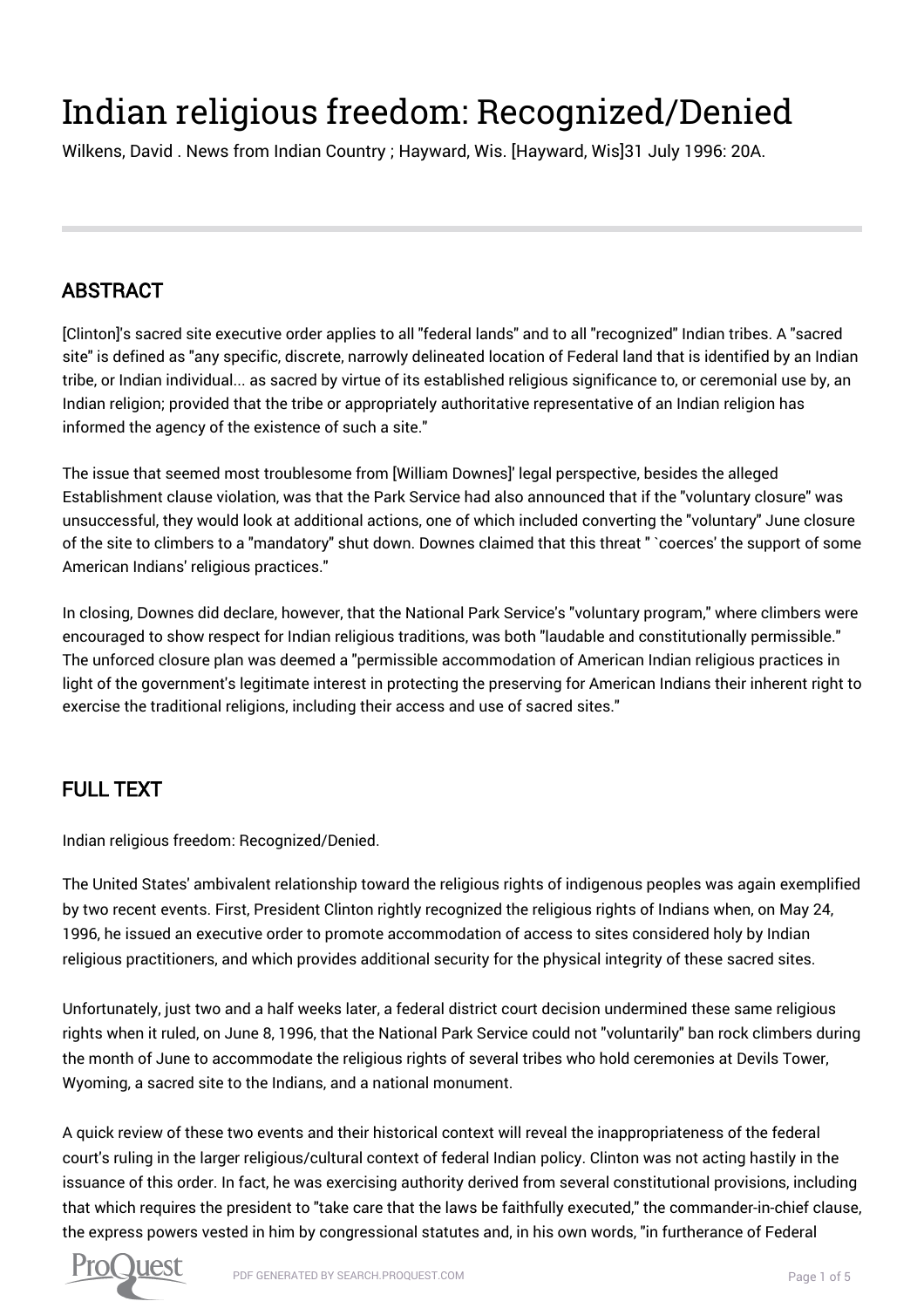treaties."

This executive order is a companion measure to an earlier Clinton executive order issued April 29, 1994, which required federal agencies and departments to accommodate American Indians in their need for eagle fathers and body parts.

Clinton's sacred site executive order applies to all "federal lands" and to all "recognized" Indian tribes. A "sacred site" is defined as "any specific, discrete, narrowly delineated location of Federal land that is identified by an Indian tribe, or Indian individual... as sacred by virtue of its established religious significance to, or ceremonial use by, an Indian religion; provided that the tribe or appropriately authoritative representative of an Indian religion has informed the agency of the existence of such a site."

Although not designed to handicap the enforceable rights of third parties who have been previously granted access by federal administrative action, nor intended to "create any right, benefit, or trust responsibility, substantive or procedural, enforceable at law or equity by any part against the United States, its agencies, officers, or any person," the executive order nevertheless mandates that all federal agencies with any responsibility for the management of federal lands "promptly implement practices" which would oblige and aid tribal citizens with access to and ceremonial use of sacred sites, and requires those agencies to avoid activities the might negatively affect the "physical integrity of such sacred sites." The agencies were given a year in which to prepare a report for the president on how they were going to implement his order.

Indigenous peoples, who throughout history have viewed the president as both the symbolic and substantive embodiment of the federal government's treaty and trust obligations towards their nations, were doubtless pleased and relieved to receive news of this executive order, especially in light of the massive sacred site losses, desecrations, and interference Indians have experienced as a result of direct federal action or complicity (e.g., Rainbow Bridge of the Navajos; San Francisco Peaks of the Navajo and Hopis, Mount Graham of the Apaches). Moreover, there are dozens, if not hundreds, of spiritual sites located within land claimed by the federal government that are now threatened or imperiled by either federal, corporate, or private action.

The tribal sense of spiritual euphoria after Clinton's order, however, was rocked hard fifteen days later, on June 8, 1996, when William Downes, a federal district judge in Casper, Wyoming, ruled in Bear Lodge Multiple Use Association v. Babbitt, that the National Park Service had violated the First Amendment Rights of a no-profit corporation, some of whose members also had a commercial rock-climbing guide service, when it developed a comprehensive management plan sensitive to the spiritual needs of local Indians who consider it a holy site, but that still allowed non-Indian related activities. "In respect for the reverence many American Indians hold for Devils Tower as a sacred site," said the Park Service, "rock climbers will be asked to voluntarily refrain from climbing on Devil's Tower during the culturally significant month of June."

However, according to Judge Downes, this "voluntary closure" of Devil's Tower to commercial and recreational climbing "for the sole purpose of aiding or advocating some American Indians' religious practices violates the First Amendment's Establishment Clause."

The issue that seemed most troublesome from Downes' legal perspective, besides the alleged Establishment clause violation, was that the Park Service had also announced that if the "voluntary closure" was unsuccessful, they would look at additional actions, one of which included converting the "voluntary" June closure of the site to climbers to a "mandatory" shut down. Downes claimed that this threat " `coerces' the support of some American Indians' religious practices."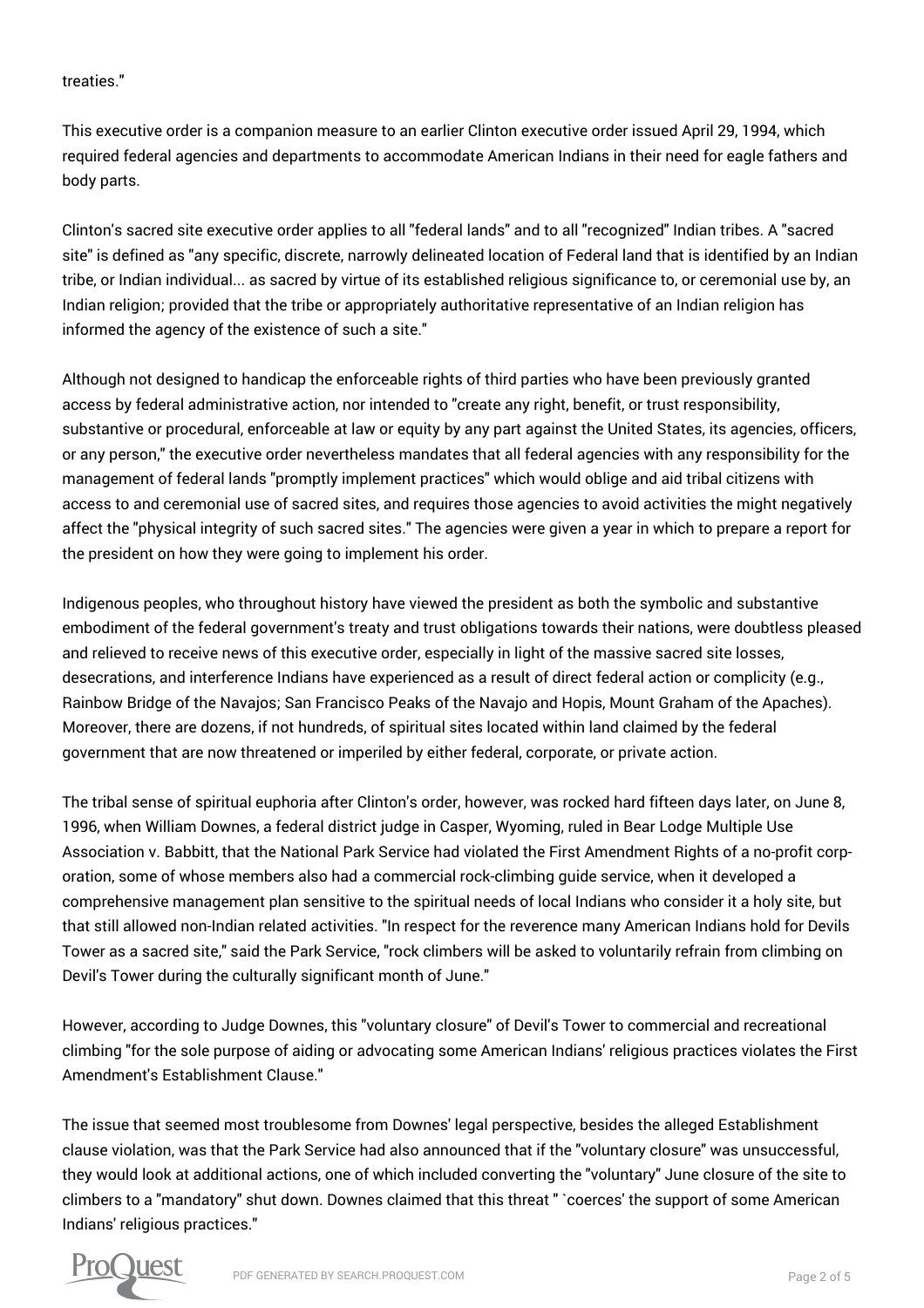In closing, downes did declare, however, that the National Park Service's "voluntary program," where climbers were encouraged to show respect for Indian religious traditions, was both "laudable and constitutionally permissible." The unforced closure plan was deemed a "permissible accommodation of American Indian religious practices in light of the government's legitimate interest in protecting the preserving for American Indians their inherent right to exercise the traditional religions, including their access and use of sacred sites."

Presumably, Downes was aware of President Clinton's two-week old executive order, though he makes no reference to it in his decision. If he was aware of the order, we must ask why this federal judge decided to flout the President's mandate. If he was not aware of the order, we must ask why not, given the important correlation between the presidential directive and the thrust of the decision.

In other words, since Congress has the sole constitutional authority to set the government's Indian policy, and since the President, in developing the executive order, was adminis-tratively fulfilling statutory law and treaty law, then clearly the courts should defer to what the political branches have decreed: support the unique spiritual rights of American Indians.

Several other issues and questions also beg for clarification. First, why is commercial and recreational rock climbing deemed a constitutionally protected First Amendment right, but having access to and the peace and quiet required to practice living spiritual traditions like vision quests, sweat lodges, and individual meditation, is not a constitutionally protected First Amendment right? Since when, in other words, did rock climbing become a religious tradition?

Second, why does the court insist on relying on the establishment clause as a primary rationale to defeat efforts by other branches of the government to provide some real protection and recognition to tribal-based religious expressions, when all these fairly recent and long overdue federal actions are doing is merely providing some measure of accommodation - not establishment - of access to and protection of sacred sites Laws which exempt churches and church-related schools from the payment of certain taxes are not struck down as having established Christianity.

No Americans, in other words, are being coerced into practicing or believing in Indian religions and, to my knowledge, Congress has never passed a law mandating an Indian religion as the national religion of the U.S.

History, of course, is replete with examples where federal officials, in cahoots with Christian missionaries, sought to coercively "establish" Christianity as the only religion for indigenous peoples.

Finally, since tribal nations are just that-separate nations - there is the reality, as other federal court's have noted, that the U.S. Constitution's First Amendment does not apply to indigenous peoples exercising religious traditions that predate the federal Constitution. The First Amendment limits the rights of the federal government and the states, not the tribes.

Indian religious traditions are, or ought to be, protected under existing treaty arrangements and the trust doctrine. Hence, Congress' passage of the American Indian Religious Freedom Act in 1978, and the subsequent laws and executive orders recognizing the distinctive religious traditions of Indians, are a recognition of their separate political status and a needed exercise of the trust doctrine, since the Constitution has not effectively protected indigenous religious traditions.